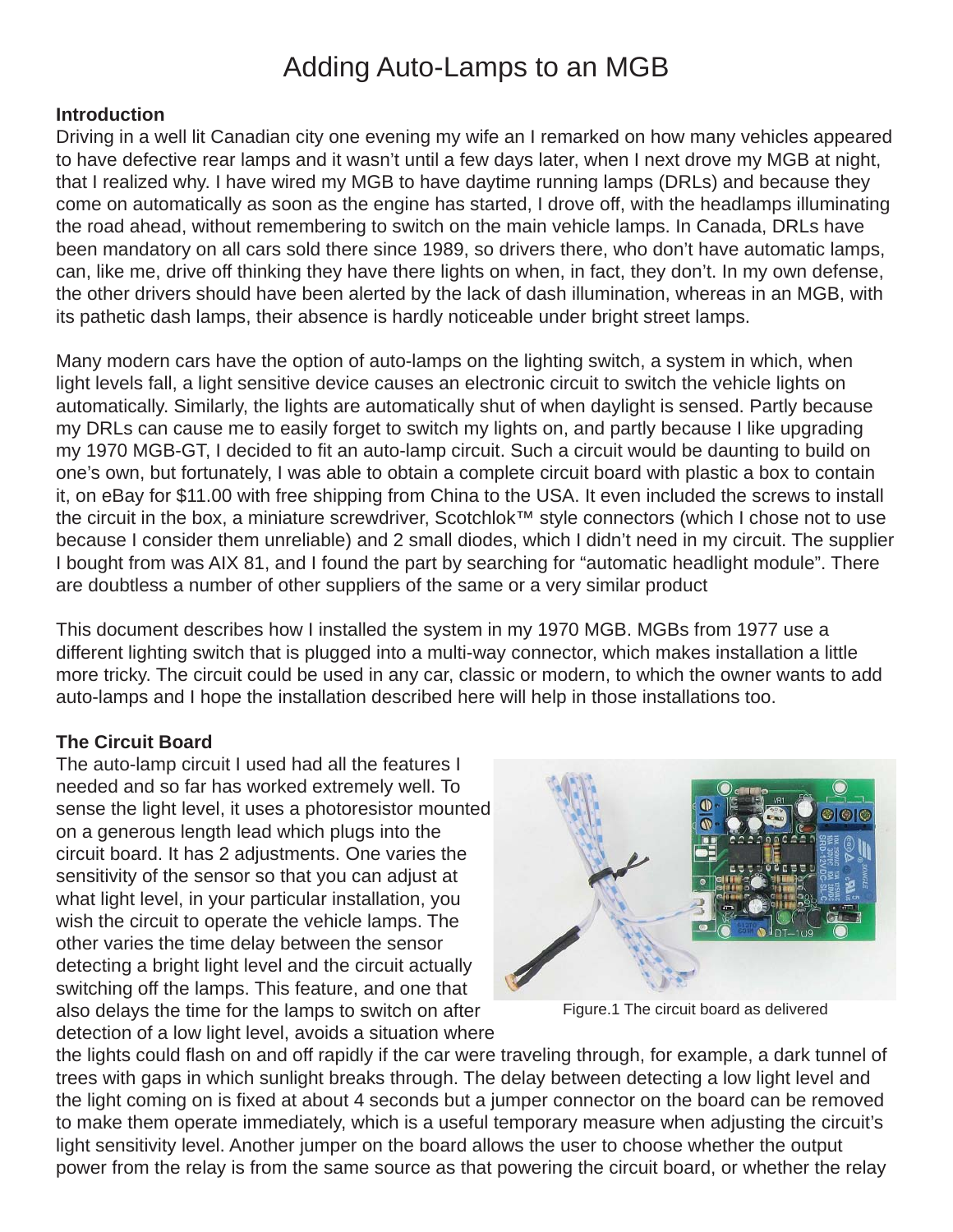Headlamps Headlamps Side lamps Side lamps Headlamps Headlamps  $\begin{array}{c}\n 3 \text{Side lamps} + \\
 \text{head lamps}\n \end{array}$  $\begin{array}{c}\n3 \text{ Side lamps} + \\
\hline\n\text{headlamps}\n\end{array}$ Lighting Power Lighting Power 3 Side lamps + 3 Side lamps + 2 Auto lamps 2<br>Side<br>lamps 2 Auto lamps headlamps headlamps 2 Side lamps Light Switch Original Light Switch Wiring Light Switch Original Light Switch Wiring  $1$ <sup>Off</sup> 1 Off  $\overline{\phantom{a}}$  $\overline{\phantom{a}}$ **MGB Wiring Diagram for Auto Lamps MGB Wiring Diagram for Auto Lamps** 86 Jumper must Jumper must be in place To 30  $-30$  $\sqrt{8}$ Power<br>Output Relay Power Input Power Input Power Input Power Inc.  $\bigcirc$ To 87  $\overline{\bigoplus}$  $\overline{85}$ E  $\Xi$ Relay  $\Box$  $\overline{1}$ G  $-8$ Base view of relay with wire colors Base view of relay  $\overline{\phantom{a}}$ with wire colors  $\overline{\phantom{a}}$  $\sqrt{987}$  $30$  $\frac{87a}{8}$  $\vert$  $\overline{\phantom{1}}$  $\begin{array}{c} \begin{array}{c} \hline \end{array} \end{array}$ Delay Adjust - Short >  $\frac{1}{2}$  $\begin{array}{c} \hline \end{array}$  $\begin{array}{c} \hline \end{array}$ LED  $\overline{\phantom{a}}$ ş  $M_{\odot}$ ensitikity<br>P To Instruments  $\mathbb{S}$ To Instruments  $\delta_{\nu_{\scriptscriptstyle O_{7>}}}$  $\sim$ S se VR2 Instrument Instrument Voltage<br>Stabilizer **Stabilizer T**  $\bigotimes$  $\overline{\mathbb{A}}$  $\n *b*$  $\overline{\bigoplus}$ Power Input From fused<br>power when<br>ignition is on To Light ignition is on power when Sensor From fused Male H Original = gray<br>Added = blue Female Male Original = gray Connectors Added = blue **Connectors** Female T<br>T

Figure. 2 Circuit Schematic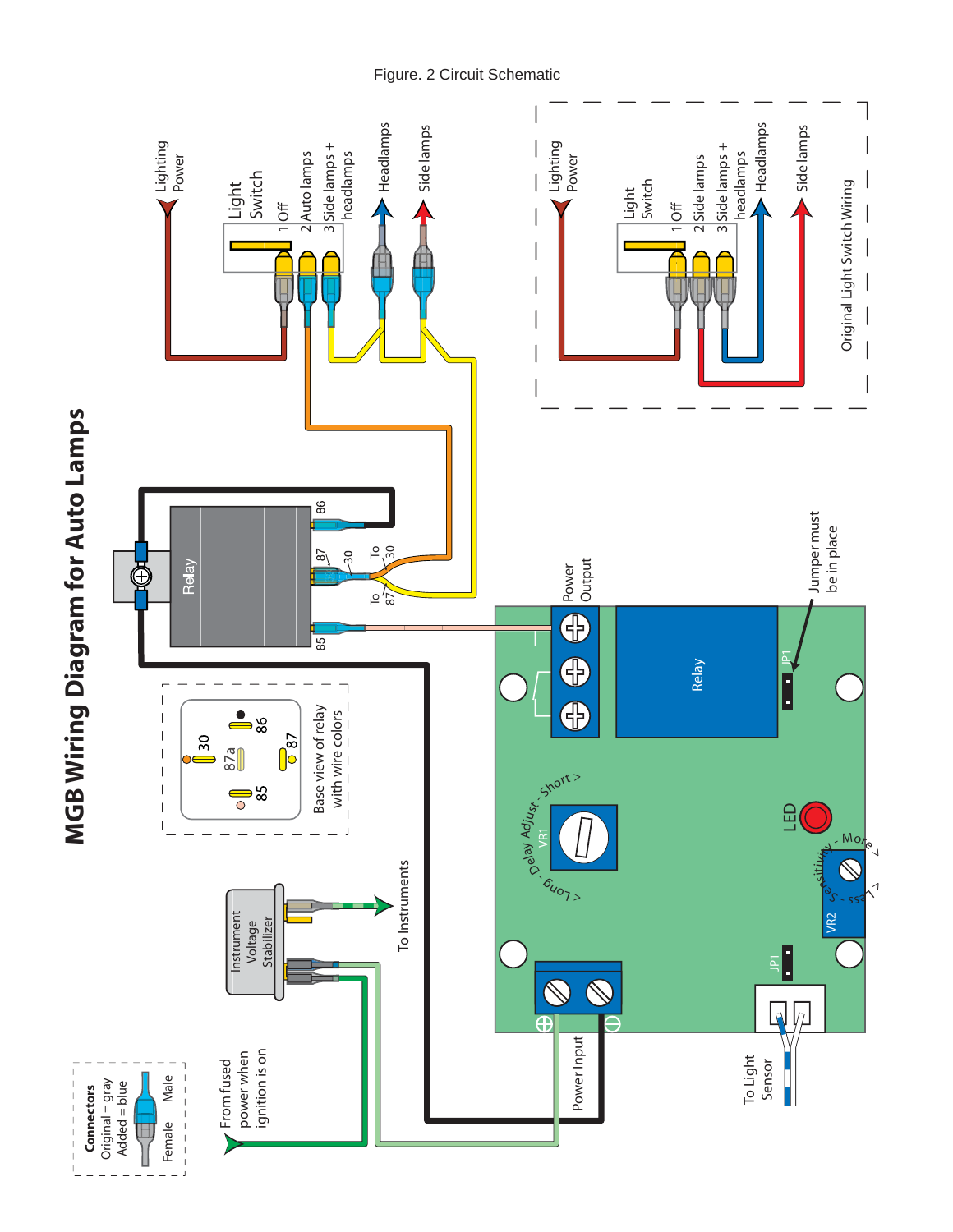switches power from another source.

It has an on-board 10 Amp relay, which is too lightweight for an MGB having two 60W headlamps, four 6W side-lamps, two 5W license plate lamps and four 2W dash lamps, all amounting to 162 Watts, which at the bulbs' rated voltage of 13.5V equates to a draw of 12 Amps. For that reason I had the circuit board drive a standard 40 Amp automotive "ice-cube" relay and let that do the heavy-lifting. Because the on-board relay then only drives the coil of the off-board relay, a load of only about 0.25 Amps, I kept the jumper in place that makes the on-board relay's output current be sourced from that from which it is also powered.

The circuit shown in Figure 2 is designed to help make the wiring simple to understand and follow, it is, nevertheless, a schematic and the actual relative sizes and positions of the components will be different for the actual installation.

## **Circuit Description.**

The MGB lighting switch has 3 positions, Off, Side (AKA parking) lamps and Headlamps+Sidelamps. The center side-lamp position is now redundant as in most countries, parking lamps are not needed and driving with side-lamps alone is pointless. It was decide instead to use the center sidelamp position on the lighting switch for auto-lamps. The circuit is wired so that the Off and Headlamp positions on the switch operate exactly as they did before. The driver still, therefore has full control over the cars lights, with exception that he can no longer select side-lamps alone. In the center position, with the ignition also on, the auto-lamps operate as determined by the external light levels. The switch may be permanently left in this position and the circuit will not draw current when the ignition is switch off.

The circuit board is powered from a fused and ignition switched source. When the light level falls to a predetermined level, set by VR2, its on-board relay switches power to the coil terminal (85) of the external relay, closing its contacts. If the lighting switch is in the second position, power is directed through the relay to the head and side lamps.

### **Wiring, Assembly and Installation**

Wiring this module requires handling the car's lighting wiring, which in an MGB is unfused and unswitched. An accidental short-circuit could cause burns and a car fire, so do not start the installation without disconnecting the battery.

For the purposes of this document, I have shown all the original spade connectors in gray and the new ones in blue. In practice all the new connectors should be sized for the wire(s) onto which they are crimped. Please, to avoid dangerous short-circuits, only use the type of male and female connectors that are fully covered in insulation from end-to-end.

The wires to and from the circuit board are all very low current, so 22 AWG wire could be used. From the electrical point of view, still smaller wires could be employed but those smaller than 22 AWG are not recommended because they would not have sufficient mechanical strength for automotive applications. For these wires you would use 20 AWG connectors, which are red. Where power connections are required from the lighting switch, I used 18 or 16 AWG wires along with the correct sized connectors, which are blue, but had I used 16 AWG where 2 had to go into a single connector, I would have to have used 12 AWG connectors, which are yellow. Wire colors are not really important, but, to avoid confusion, I try to use wires in a variety of colors, where possible, selecting those that won't be found in the same area of the car. Obviously, the ultimate choice will be based on what is available.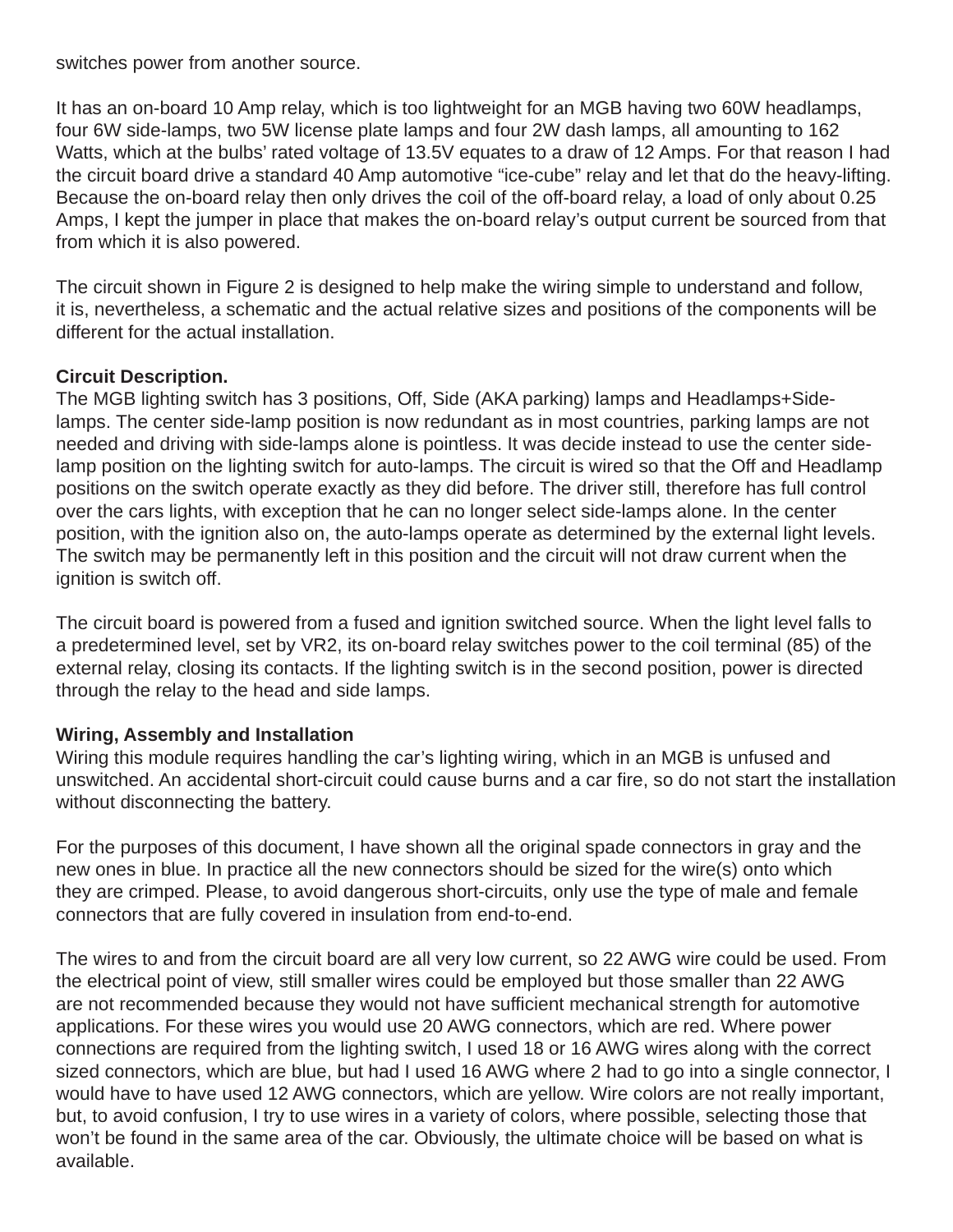Just 3-connections had to be made to the circuit board, power in, power out and ground. The photosensor was already plugged into the board at the lower left corner. To provide power to the on-board relay, make sure the jumper marked JP1 is in place over its 2 pins.

I chose to mount the board and relay under the dash above the driver's left knee. That gave easy access to the lighting switch on my 1970 car and a power source for the circuit board, where I used the car's fused green accessory circuit,



Figure 3. The wired and Boxed Module

(which is switched on and off with the ignition), where it connects to the instrument voltage stabilizer, also mounted above the driver's left knee. I was fortunate that nothing else was connected to the other half of the double male connector on the stabilizer on to which the green power wire is plugged, so I could use it as my circuit board power source. That won't be the case on all cars, in which case a Y joiner made of 2-female connectors going to a single male, could be used to make the connection, constructing it in a similar way to the headlamp harness described later.

To install the box containing the module, I actually mounted the snap-on lid to the bulkhead and snapped the box onto it. I made sure that the pry slots in the lid, that permit the box to be more easily opened, were on the right side where I had the easiest screwdriver access to them. Because I had to mount the lid on a seam and its associated sealing compound, I spaced it off from the bulkhead on a piece of ¾" wood, so as to stop it distorting when tightened down and possibly causing it not to snap onto the box as well as it should. Mounting the lid, rather than the box, also gave me better access to the module for the sensitivity adjustment.

Once I had determined the required length of the wires and cut them, I secured them to the terminal blocks of the module. I then put knots in them so that they could not be snagged free. I used a small tie around the photoresistor wire for the same reason. I drilled a  $\frac{3}{16}$ " hole, in the box side and once the photoresistor had been passed through it, the other wires could pass through too.

I connected the ground wire to a ring terminal and secured it using the self tapping screw I had also initially used to secure the relay and its ground terminal, as shown in Figure 2, but see the later note regarding turning the lamps off during starting. Note that relays should always be mounted with their terminals mounted downward, so that moisture cannot gather around them and short-circuit across the contacts or enter the relay enclosure. Figure 2 shows a relay with the bracket closest to contact

87 of the relay. However, there is no standard convention and you may well have a relay with the bracket mounted closest to terminal 30. In practice the connections to terminals 30 & 87 may be swapped as can those to terminals 85 & 86. If you have a relay with a  $5<sup>th</sup>$  contact 87a, it will work fine; just leave it unterminated.

The earlier MGB lighting switches are connected using 3 spade terminals. I made a small harness, shown as yellow and orange wires in Figure 2 and it practice in Figure 4, which would allow me to easily go back to the original configuration should I ever wish to remove the auto-lamp function. Unfortunately, installation to later cars having a single multi-way connector requires the switch wires to be cut. I would recommend cutting the wires and crimping



Figure 4. The Switch Harness